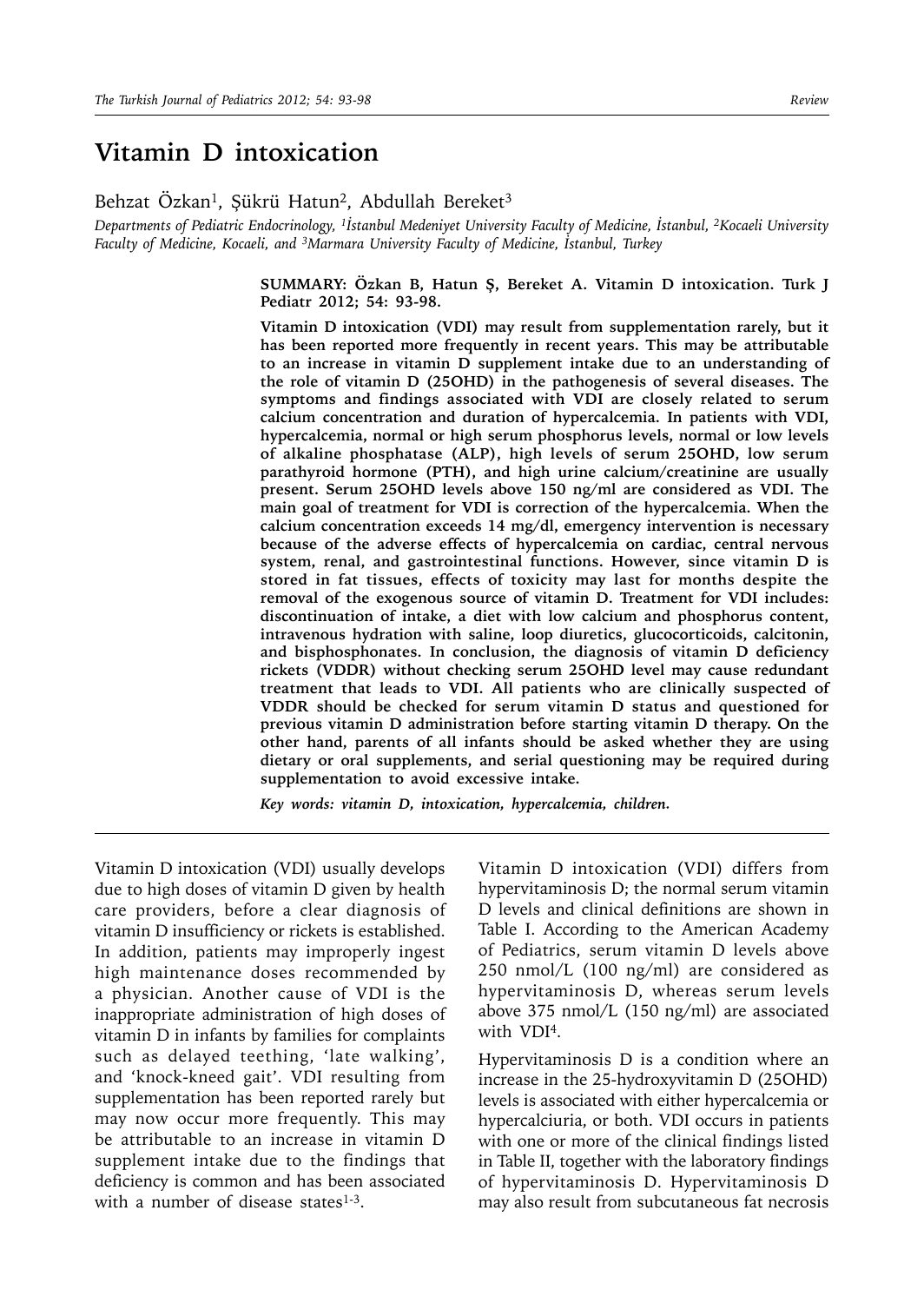| <b>Rapic 1.</b> Chinear Demintions of 25 (OTI)-D Levels |                    |       |  |  |
|---------------------------------------------------------|--------------------|-------|--|--|
| Vitamin D                                               | $25(OH)$ -D nmol/L | ng/ml |  |  |
| Severe deficiency                                       | 12.5               | 5     |  |  |
| Deficiency                                              | 37.5               | 15    |  |  |
| Insufficiency                                           | $37.5 - 50$        | 15-20 |  |  |
| Normal                                                  | 50-250             | 20-80 |  |  |
| Excess                                                  | 250                | 100   |  |  |
| Intoxication                                            | 375                | 150   |  |  |

**Table I.** Clinical Definitions of 25 (OH)-D Levels 4

and sarcoidosis, in addition to excess oral or parenteral intake of vitamin  $D^{2,5-7}$ . There is no consensus on the dose of oral vitamin D that leads to intoxication; individual variability must be considered with VDI4. In studies conducted on animals, the toxic dose has been reported as 0.5 mg/kg (20,000 IU/kg), whereas the lethal dose (LD 50) has been reported as 88 mg/kg (3.5 millions IU/kg). However, in humans, the mean lethal dose (LD50) of vitamin D has been reported as 21 mg/kg  $(840,000 \text{ IU/kg})^{8,9}$ .

In 2011, the American Medical Institute estimated tolerable upper limits of vitamin D, taking into account oral maintenance doses causing no hypercalcemia, hypercalciuria or ectopic calcification. Administration of vitamin D has been reported to be safe at 1000 IU/day for ages 0-1, 2500 IU/day for ages 1-3, 3000 IU/day for ages 3-8, and 4000 IU/day for age 9 and above, adults and pregnant women $10$ . Iatrogenic subclinical hypervitaminosis D is more commonly recorded than acute VDI. However, individual variation is important to consider with regard to VDI; vitamin D receptor polymorphisms may be associated with the development of this condition $11,12$ .

## **Diagnosis**

**History:** VDI should be considered and sought in the differential diagnosis of symptoms and findings mentioned in Table II. Unless specifically asked, overdose of vitamin D may go unnoticed. In a study conducted at our clinic, the characteristics of 27 patients with VDI were followed and reviewed. The common complaints were: vomiting (85.7%), loss of appetite  $(57.1\%)$ , weight loss  $(47.6\%)$ , thirst (42.8%), excessive water intake/polyuria (38%), and constipation (33.3%). With a careful review of the patient history, unnecessary evaluations can be avoided. Complications that may develop due to hypercalcemia may be prevented with

early diagnosis and appropriate treatment<sup>3</sup>.

**Clinical Findings:** VDI has serious consequences due to the degree of hypercalcemia and subsequent hypercalcuria/ nephrocalcinosis. Rizzoli et al.<sup>12</sup> demonstrated enhanced bone resorption by increased fasting urinary calcium excretion in patients with VDI. Sequential biochemical measurements in the hypoparathyroid patient with VDI showed the persistence of abnormally elevated fasting urinary calcium and of serum 25OHD concentrations, even after normalization of plasma calcium, emphasizing that enhanced bone resorption is a prominent feature of vitamin Daction<sup>13</sup>. Active vitamin D  $[1,25(OH)<sub>2</sub> D<sub>3</sub>]$  is a potent stimulator of osteoclastogenesis *in vitro,* and administration of high doses of  $1,25(OH)$ <sub>2</sub> D<sub>3</sub> can exert an osteoclastogenic and bone-resorbing effect in wild type animals *in vivo*. Thus,  $1,25(OH)$ ,  $D_3$ can increase RANKL release and decrease OPG release from osteoblastic cells and stimulate osteoclastogenesis, resulting in bone resorption. Consequently, hypercalcemia in a VDI state predominantly results from bone resorption due to the effect of vitamin D rather through the direct participation of intestinal absorption<sup>14</sup>.

The symptoms and findings associated with VDI are closely related to the patient's age, serum calcium concentration and duration of hypercalcemia. If the serum calcium level is below 12 mg/dl (<3 mmol/L), it is classified as mild, between 12-14 mg/dl (3-3.5 mmol/ L) as moderate, and above 14 mg/dl  $(>3.5)$ mmol/L) as severe hypercalcemia. Most cases with mild and moderate hypercalcemia are usually asymptomatic. However, the effects of severe hypercalcemia can be observed on the gastrointestinal, renal, central nervous, cardiovascular, and musculoskeletal systems, the eyes, and the skin, depending on the level of hypercalcemia. If the level of calcium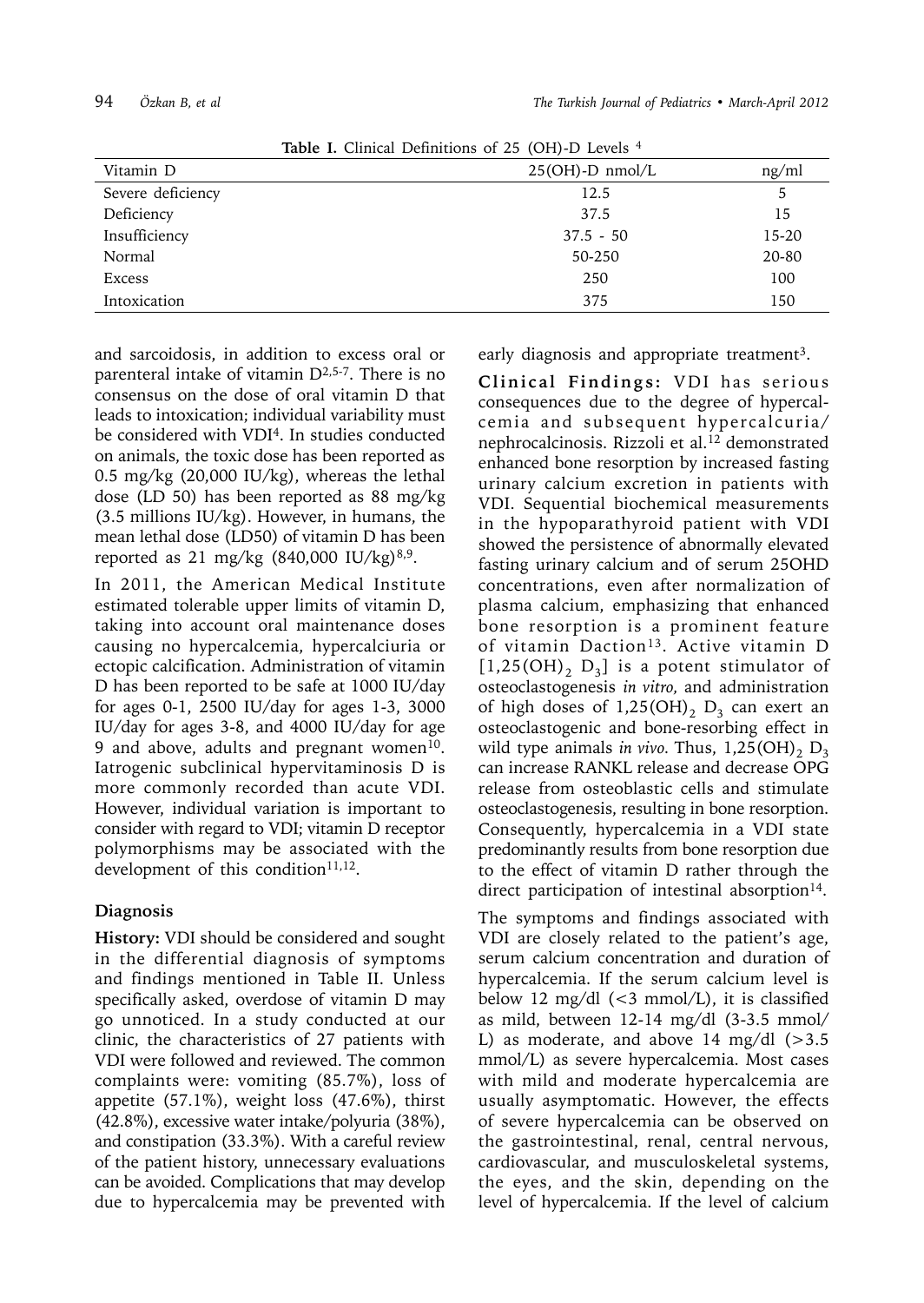Table II. Symptoms and Findings Associated with Hypercalcemia due to Vitamin D Intoxication 15,16

| Gastrointestinal | Nausea and vomiting<br>$\overline{\phantom{a}}$<br>Anorexia, abdominal pain                                                  |
|------------------|------------------------------------------------------------------------------------------------------------------------------|
|                  | Intestinal decreased motility, constipation                                                                                  |
|                  | Growth retardation, pancreatitis, peptic ulcer<br>$\overline{\phantom{a}}$                                                   |
| Renal            | Polydipsia, polyuria, dehydration and fever                                                                                  |
|                  | $\overline{\phantom{a}}$<br>Hematuria, hypernatremia, hypomagnesemia, hypokalemia                                            |
|                  | $\overline{\phantom{a}}$<br>Nephrolithiasis, nephrocalcinosis, distal renal tubular acidosis                                 |
|                  | Nephrogenic diabetes insipidus, chronic interstitial nephritis                                                               |
|                  | Acute and chronic renal failure                                                                                              |
| Central nervous  | Hypotonia, paresthesia<br>-                                                                                                  |
| system           | Deep tendon reflexes reduction, headache<br>$\overline{\phantom{a}}$                                                         |
|                  | Confusion, seizures, cerebral vasospasm                                                                                      |
|                  | Mesial temporal sclerosis, apathy, lethargy, stupor, coma                                                                    |
|                  | Psychiatric disorders (anxiety, psychosis, hallucination, depression)                                                        |
| Cardiovascular   | Arrhythmia, bradycardia (QT interval shortening, QRS widening, PR elongation,<br>ST elevation, T- wave and U- wave widening) |
|                  | Heart valves, coronary arteries and myocardial fibers-accumulation of<br>calcium                                             |
|                  | Hypertension                                                                                                                 |
|                  | Cardiomyopathy                                                                                                               |
|                  | Cardiac arrest                                                                                                               |
| Musculoskeletal  | Muscle weakness                                                                                                              |
|                  | Bone pain<br>-                                                                                                               |
|                  | Osteopenia/osteoporosis                                                                                                      |
|                  | Long bones metastatic calcification                                                                                          |
|                  | Osteopetrosis<br>$\overline{\phantom{a}}$                                                                                    |
| Eyes             | Band keratopathy                                                                                                             |
|                  | Conjunctival calcification<br>$\overline{\phantom{a}}$                                                                       |
| Skin             | Metastatic calcification                                                                                                     |
|                  | Itching                                                                                                                      |

x phosphorus is above 60 mg/dl, calcium phosphate crystals start to accumulate within the soft tissues of the body; impairment in renal function, vascular calcification and renal hypertension may develop<sup>15,16</sup>.

Clinical findings associated with hypercalcemia are provided in Table II. Since vitamin D is lipophilic and stored in fat tissues, the effects of toxicity (hypercalcemia/hypercalciuria) may last for months despite the removal of the exogenous source of vitamin  $D^{15,16}$ . On the other hand, especially in infants with Down syndrome or hypothyroidism, hypercalcemia may easily develop due to either increased intestinal absorption or decreased vitamin D metabolism<sup>17,18</sup>. Therefore, in these cases, vitamin D and calcium supplementation should be carefully provided.

**Laboratory Investigation:** In patients with VDI, hypercalcemia, normal or high serum phosphorus levels, normal or low levels of alkaline phosphatase (ALP), high levels of serum 25OHD, low serum parathyroid hormone

(PTH), and high urine calcium/creatinine are usually present. Initial and follow-up laboratory findings of 27 patients diagnosed with VDI, in a study performed at our clinic, are shown in Table III3.

Out of the 27 patients with VDI, seven were identified with nephrocalcinosis over a oneyear follow-up period. Long-term hypercalciuria typically results in calcium storage in the epithelial basement membrane and tubular cells in the loop of Henle, as well as calcification at the corticomedullary junction. Medullary nephrocalcinosis can be detected on ultrasound better than in X-ray or computed tomography (CT) images. The urine calcium-creatinine ratio should be followed in patients with hypervitaminosis D to monitor for the development of nephrocalcinosis<sup>3,19,20</sup>.

## **Treatment**

The main goal of treatment in VDI is correction of the hypercalcemia. Since hypercalcemia leads to serious problems in children, rapid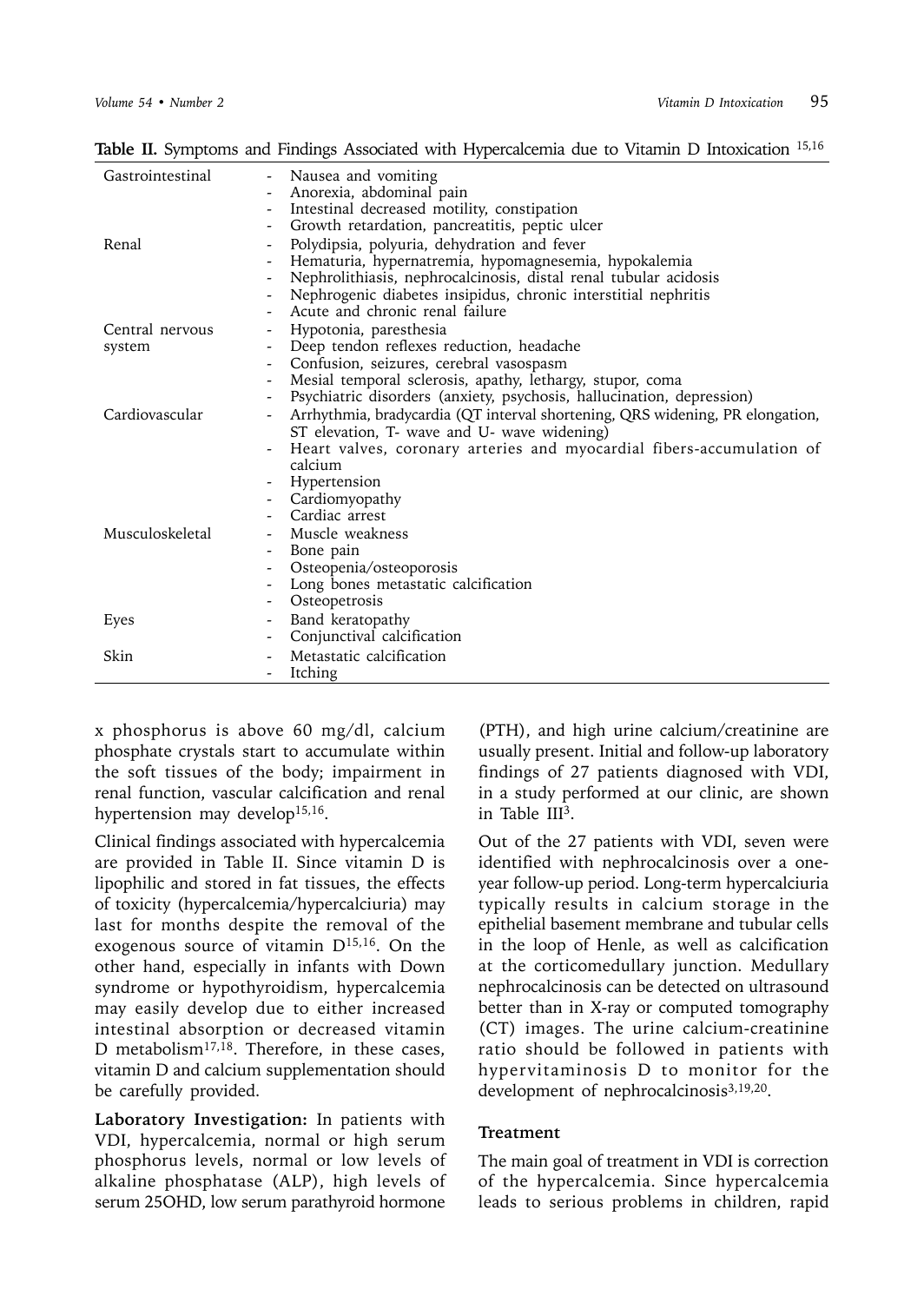| Parameter            | At admission     | At six months      |
|----------------------|------------------|--------------------|
| Ca $(mg/dl)$         | $12.1 \pm 2.8$   | $\pm$ 0.5<br>9.6   |
| $P$ (mg/dl)          | 1.2<br>6.1 $\pm$ | $\pm$ 0.5<br>4.1   |
| ALP $(IU/L)$         | $351 \pm 224$    | $\pm$ 128<br>538   |
| PTH $(pg/ml)$        | $15 \pm 9.2$     | 48<br>$\pm$ 41     |
| $25OHD$ (ng/ml)      | $247 \pm 117.8$  | 72<br>110.2 $\pm$  |
| Calcium / Creatinine | $2.47 \pm 1.03$  | $\pm$ 0.12<br>0.11 |

Table III. Laboratory Findings of Patients with Vitamin D Intoxication<sup>3</sup>

Ca: Calcium. P: Phosphorus. ALP: Alkaline phosphatase. PTH: Parathyroid hormone. 25OHD: 1,25-Dihydroxyvitamin D.

and effective treatment is important. When the calcium concentration exceeds 14 mg/dl, emergency intervention is necessary because of the adverse effects of hypercalcemia on cardiac, central nervous system, renal, and gastrointestinal functions. Sustaining normocalcemia is as important as the acute treatment of hypercalcemia with regard to the prevention of the development of hypercalciuria and nephrocalcinosis<sup>5,20</sup>.

Treatment for vitamin D toxicity includes: discontinuing intake, a diet with low calcium and phosphorus content, intravenous (IV) hydration, loop diuretics, glucocorticoids, and calcitonin<sup>19-30</sup>. More recently, oral and IV bisphosphonates have been proven to be effective in the treatment of VDI<sup>22,23</sup>. IV hydration and diuretics are used for mild cases. Patients with moderate and severe hypercalcemia must be followed closely after being hospitalized. When the calcium level exceeds 12 mg/dl, dehydration develops. The hydration used for treatment increases the glomerular filtration, which leads to calcium being filtered out of the system through the glomeruli. The sodium in the fluid prevents the tubular reabsorption of calcium. Thus, IV normal saline, given at 1.5 to 2.5 times the maintenance dose, is administered during hydration treatment. Serum calcium level can be reduced by as much as 2 mg/dl by a well-planned and well-administered fluid protocol. Caution should be exercised in patients with cardiac and renal disease with regard to excessive fluid loading. Loop diuretics such as furosemide and ethacrynic acid, added to the treatment after hydration, inhibit the reabsorption of urinary calcium, and reduce the calcium level by increasing urinary calcium excretion. To this end, furosemide can be administered at a dose of 1-2 mg/kg/day every 4-6 hours. Performing electrolyte and ECG follow-up during treatment is important $21-27$ .

In patients with severe hypercalcemia, IV hydration and diuretic treatment should be accompanied by glucocorticoids, calcitonin or preferably bisphosphonates treatment. Glucocorticoids and calcitonin have been used in the past with limited success. Glucocorticoids suppress the activity of calcitriol, and reduce the production of  $1,25(OH)$ <sub>2</sub> D<sub>2</sub> and intestinal absorption of calcium. In addition, reabsorption through the renal tubules is prevented, facilitating the renal excretion of calcium. The effects are observed 24-72 hours after the start of treatment. Prednisolone, at a dose of 1-2 mg/kg/day (20-40 mg/m $^{2}$ /day), can be administered orally in four doses<sup>28-31</sup>.

Calcitonin inhibits osteoclast activity and reduces bone resorption by increasing urinary calcium excretion. Calcitonin, at a dose of 2-4 IU/kg/dose, is administered subcutaneously in 2- 4 doses. It is effective over a period of 2-4 hours and has a low risk of side effects. Intermittent administration is recommended due to the development of resistance (tachyphylaxis) after its initial rapid effects<sup>28</sup>.

Following hydration and diuretics, IV or oral bisphosphonates should be started in persistent cases. Bisphosphonates lead to osteoclast apoptosis by binding to the cell surface membrane. In addition to their effects on the lifespan of osteoclasts, they also inhibit osteoclast-induced bone resorption. The halflife of bisphosphonates is less than several hours and they are rapidly excreted from the circulation. Therefore, medications such as Pamidronate<sup>R</sup> are administered at a dose of 0.5-1 mg/kg/dose by IV infusion<sup>24</sup>. This dose may be repeated at intervals depending on the serum calcium level. In 2003, we demonstrated for the first time that an oral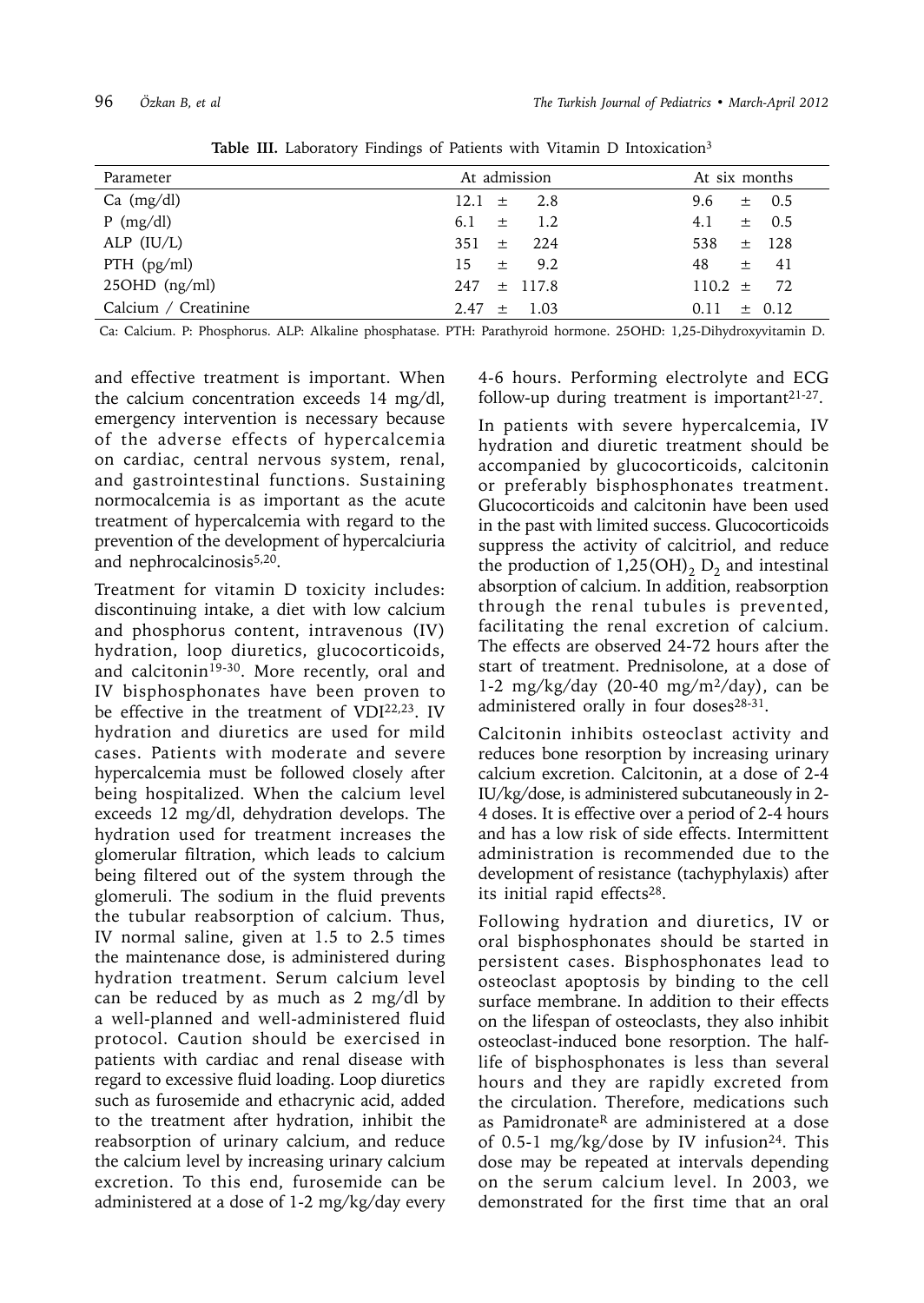| Intervention                 | Mode of action                                                                                                                        | Onset of<br>action | Duration of<br>action |
|------------------------------|---------------------------------------------------------------------------------------------------------------------------------------|--------------------|-----------------------|
| Isotonic saline<br>hydration | Restoration of intravascular volume<br>Increases urinary calcium excretion                                                            | Hours              | During<br>therapy     |
| Loop diuretics               | Increase urinary calcium excretion via inhibition of<br>calcium reabsorption in the loop of Henle                                     | Hours              | During<br>therapy     |
| Calcitonin                   | Inhibits bone resorption via interference with<br>osteoclast maturation; Promotes urinary calcium<br>excretion                        | 4-6 hours          | 48 hours              |
| <b>Bisphosphonates</b>       | Inhibits bone resorption via interference with<br>osteoclast recruitment and function                                                 | $24-72$ hours      | 2-4 weeks             |
| Glucocorticoids              | Decreases 1,25-dihydroxyvitamin D production<br>by activated mononuclear cells in patients with<br>granulomatous diseases or lymphoma | $2-5$ days         | Days to<br>weeks      |
| Dialysis                     | Low or no calcium dialysate                                                                                                           | Hours              | During<br>treatment   |

**Table IV.** Therapeutic Approaches for Hypercalcemia due to Vitamin D Intoxication

bisphosphonate, alendronate, is safe and effective for achieving rapid decreases in hypercalcemia and hypercalciuria in infants with VDI<sup>22</sup>. After this report, a few other cases of infantile VDI successfully treated with oral Alendronate<sup>R</sup> were reported<sup>23,25,29</sup>. Alendronate<sup>R</sup> sodium may be started at a dose of 5 mg/day and increased to 10 mg/day22. Experience with the administration of oral and IV bisphosphonates in children with severe hypercalcemia has increased over the past several years. In a recent study, Sezer et al.<sup>32</sup> compared prednisolone vs alendronate treatment in six infants (aged  $8.0 \pm 2.1$  months) with VDI. Average time to achieve normocalcemia with prednisolone treatment was  $14.2 \pm 6.7$ days (7-23 days), whereas alendronate-treated patients achieved normocalcemia  $3.5 \pm 1.7$  days after single oral alendronate administration (p<0.01). It was concluded that alendronate treatment achieves normocalcemia four times earlier than prednisolone treatment and shortens the hospital stay in infants with VDI. Bisphosphonates may cause flu-like illness including fever as an acute adverse effect. Long-term adverse effects are not well known at present; however, no significant long-term adverse effects have been reported yet. Response to bisphosphonate treatment is rapid and the duration of treatment is short in most cases, which decreases the possibility of long-term side effects<sup>32</sup>.

Hemodialysis can be used in patients with severe hypercalcemia who do not respond to medical treatment; it can rapidly reduce the

serum calcium levels (Table IV). Since recurrent hypercalcemia may develop, hemodialysis is the preferred treatment in patients with hypercalcemic crisis and acute and/or chronic renal failure15,20,22.

Vitamin D is stored in fat tissue. Its half-life in fat tissue is approximately two months, whereas it is 15 days in the circulation. Hypercalcemia may continue for more than six months following VDI. Thus, patients with VDI should be followed until the 25OHD and the calcium levels return to normal due to the risk of recurrence3,22.

In conclusion, the diagnosis of vitamin D deficiency rickets (VDDR) without checking serum 25OHD level may cause redundant treatment that leads to VDI. All patients who are clinically suspected of VDDR should be checked for serum vitamin D status and questioned for previous vitamin D administration before starting vitamin D therapy. On the other hand, parents of all infants should be queried as to whether they are using dietary or oral supplements, and serial questioning may be required during supplementation to avoid excessive intake.

### **REFERENCES**

- 1. Araki T, Holick MF, Alfonso BD, et al. Vitamin D intoxication with severe hypercalcemia due to manufacturing and labeling errors of two dietary supplements made in the United States. J Clin Endocrinol Metab 2011; 96: 3603-3608.
- 2. Allen SH, Shah JH. Calcinosis and metastatic calcification due to vitamin D intoxication. Horm Res 1992; 37: 68–77.